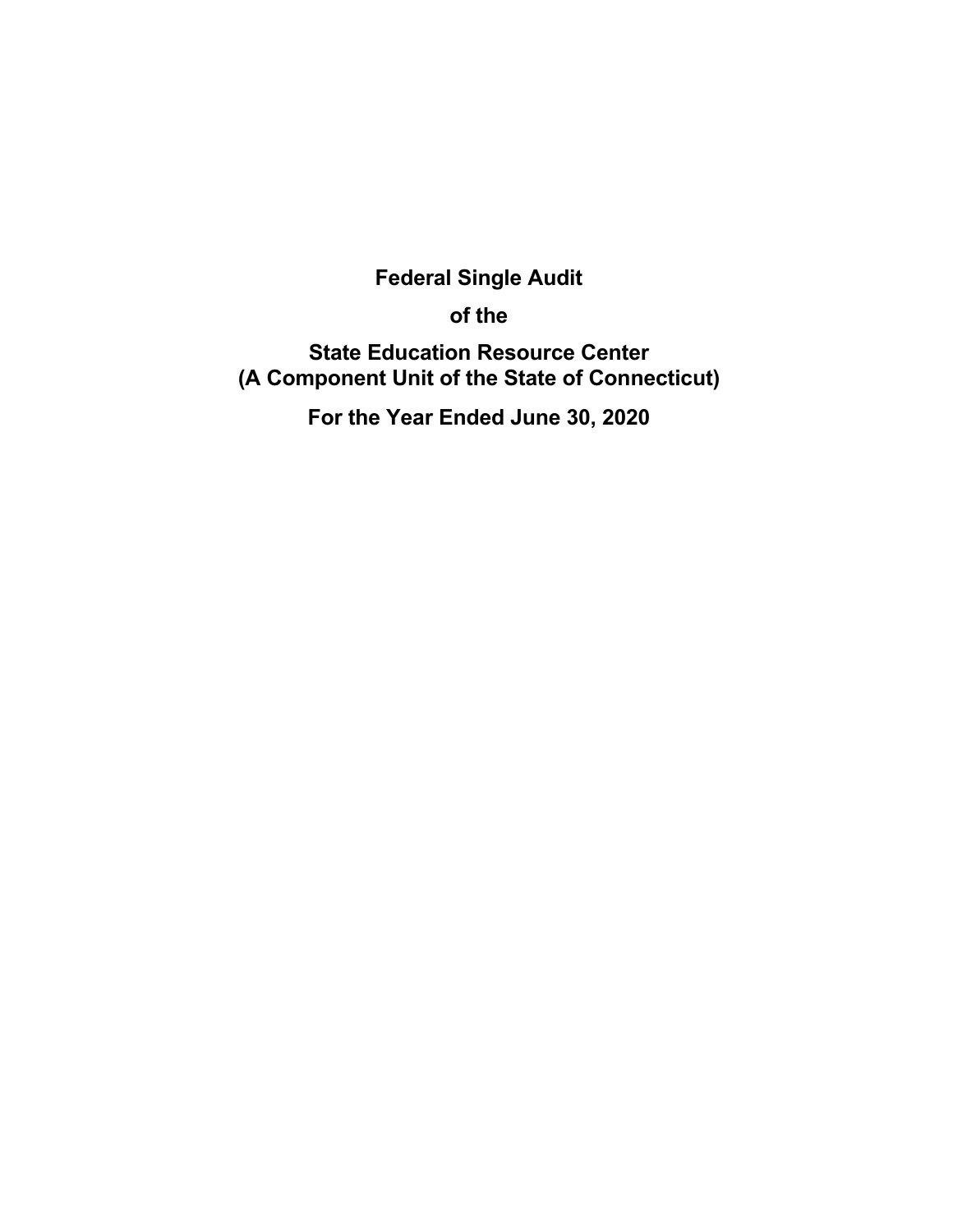## **State Education Resource Center (A Component Unit of the State of Connecticut) For the Year Ended June 30, 2020**

# Table of Contents

| Report on Internal Control Over Financial Reporting and on Compliance                                                                                                                                   |         |  |
|---------------------------------------------------------------------------------------------------------------------------------------------------------------------------------------------------------|---------|--|
| and Other Matters Based on an Audit of Financial Statements Performed<br>in Accordance with Government Auditing Standards                                                                               | $1 - 2$ |  |
| <b>Federal Single Audit</b>                                                                                                                                                                             |         |  |
| Report on Compliance for Each Major Federal Program; Report on Internal<br>Control Over Compliance; and Report on the Schedule of Expenditures of<br><b>Federal Awards Required by Uniform Guidance</b> | $3-5$   |  |
| Schedule of Expenditures of Federal Awards                                                                                                                                                              | 6       |  |
| Notes to Schedule of Expenditures of Federal Awards                                                                                                                                                     | 7       |  |
| <b>Schedule of Findings and Questioned Costs</b>                                                                                                                                                        | 8       |  |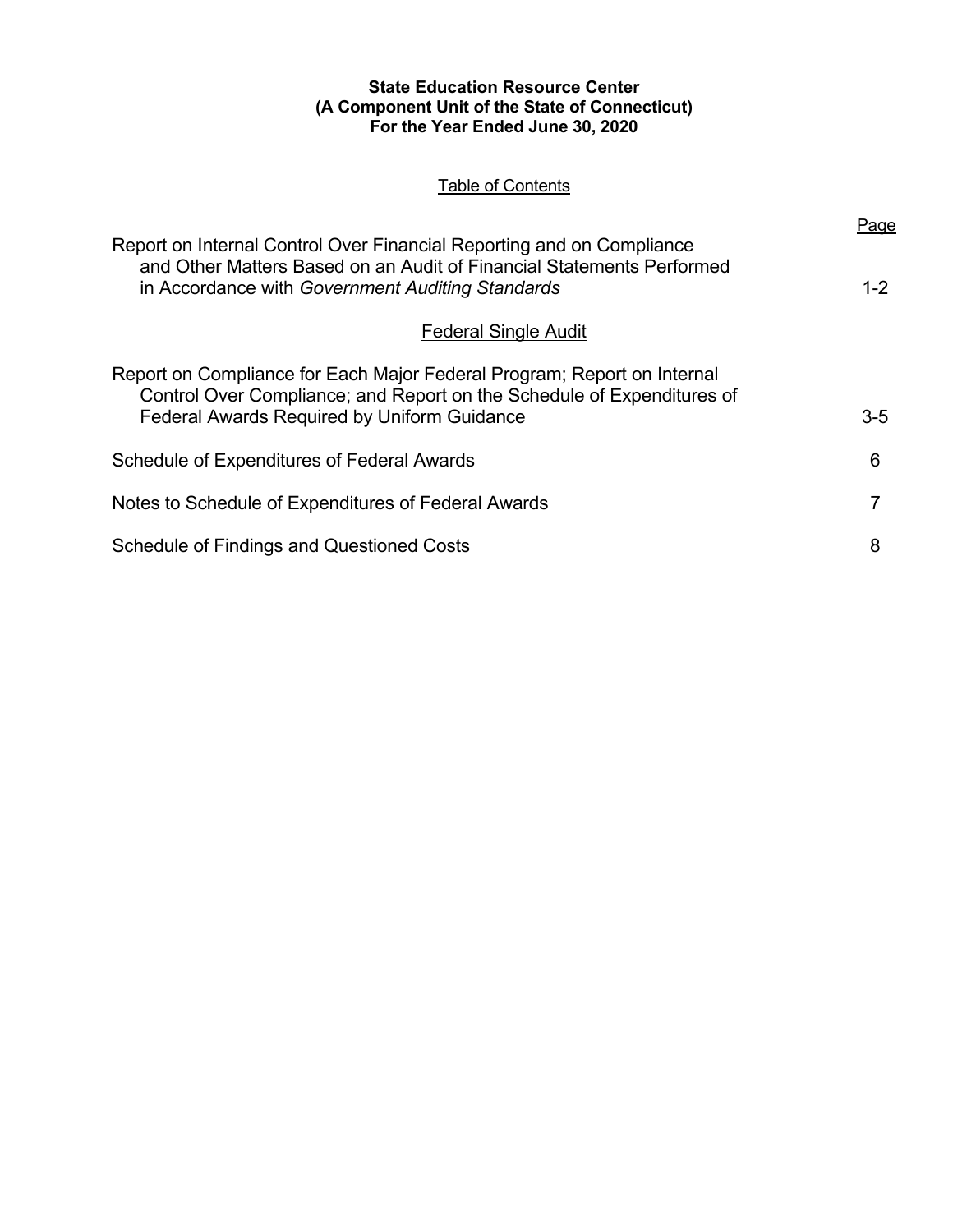

#### **Report on Internal Control Over Financial Reporting and on Compliance and Other Matters Based on an Audit of Financial Statements Performed in Accordance with** *Government Auditing Standards*

# **Independent Auditors' Report**

## **Board of Directors State Education Resource Center**

We have audited, in accordance with the auditing standards generally accepted in the United States of America and the standards applicable to financial audits contained in *Government Auditing Standards*  issued by the Comptroller General of the United States, the financial statements of the State Education Resource Center ("SERC"), a component unit of the State of Connecticut, as of and for the year ended June 30, 2020, and the related notes to the financial statements, which collectively comprise SERC's basic financial statements, and have issued our report thereon dated January 14, 2021.

## **Internal Control Over Financial Reporting**

In planning and performing our audit of the financial statements, we considered SERC's internal control over financial reporting (internal control) as a basis for designing audit procedures that are appropriate in the circumstances for the purpose of expressing our opinion on the financial statements, but not for the purpose of expressing an opinion on the effectiveness of SERC's internal control. Accordingly, we do not express an opinion on the effectiveness of SERC's internal control.

A *deficiency in internal control* exists when the design or operation of a control does not allow management or employees, in the normal course of performing their assigned functions, to prevent, or detect and correct, misstatements on a timely basis. A *material weakness* is a deficiency, or a combination of deficiencies, in internal control, such that there is a reasonable possibility that a material misstatement of the entity's financial statements will not be prevented, or detected and corrected on a timely basis. A *significant deficiency* is a deficiency, or combination of deficiencies, in internal control that is less severe than a material weakness, yet important enough to merit attention by those charged with governance.

Our consideration of internal control was for the limited purpose described in the first paragraph of this section and was not designed to identify all deficiencies in internal control that might be material weaknesses or significant deficiencies. Given these limitations, during our audit we did not identify any deficiencies in internal control that we consider to be material weaknesses. However, material weaknesses may exist that have not been identified.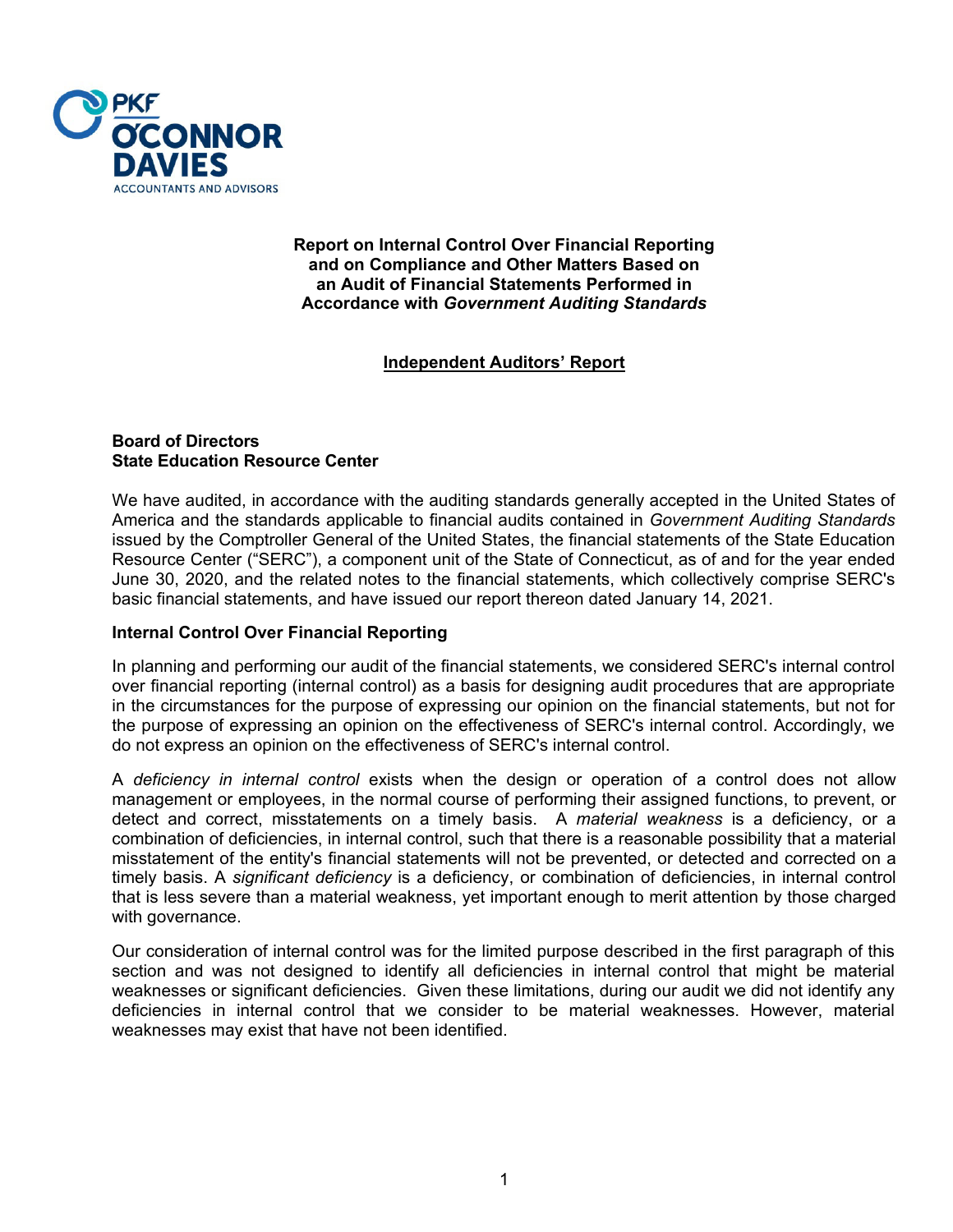#### **Board of Directors State Education Resource Center**

Page 2

## **Compliance and Other Matters**

As part of obtaining reasonable assurance about whether SERC's financial statements are free from material misstatement, we performed tests of its compliance with certain provisions of laws, regulations, contracts and grant agreements, noncompliance with which could have a direct and material effect on the financial statements. However, providing an opinion on compliance with those provisions was not an objective of our audit and, accordingly, we do not express such an opinion. The results of our tests disclosed no instances of noncompliance or other matters that are required to be reported under *Government Auditing Standards.*

#### **Purpose of this Report**

The purpose of this report is solely to describe the scope of our testing of internal control and compliance and the results of that testing, and not to provide an opinion on the effectiveness of SERC's internal control or on compliance. This report is an integral part of an audit performed in accordance with *Government Auditing Standards* in considering SERC's internal control and compliance. Accordingly, this communication is not suitable for any other purpose.

PKF O'Connor Davies, LLP

Wethersfield, Connecticut January 14, 2021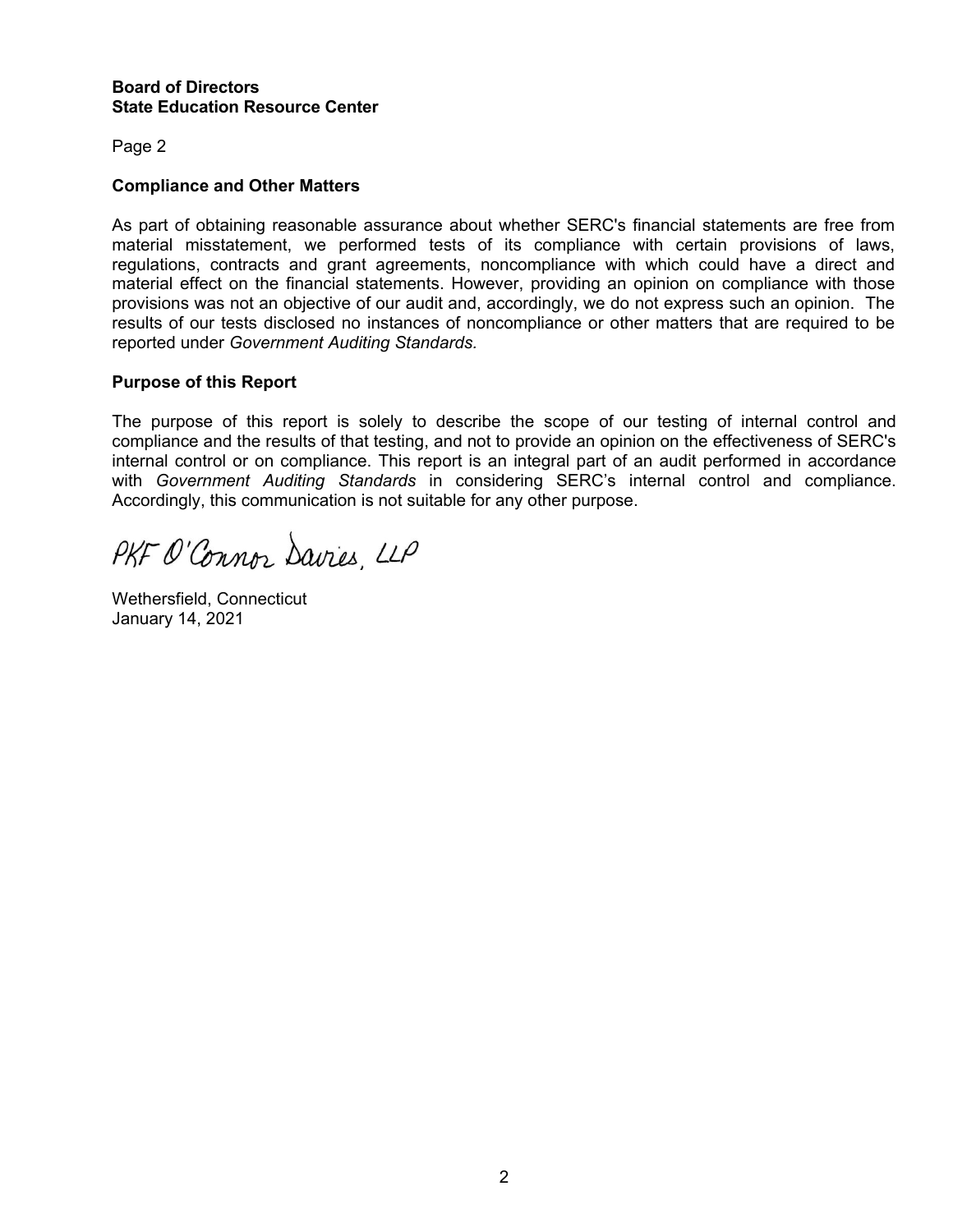**Federal Single Audit**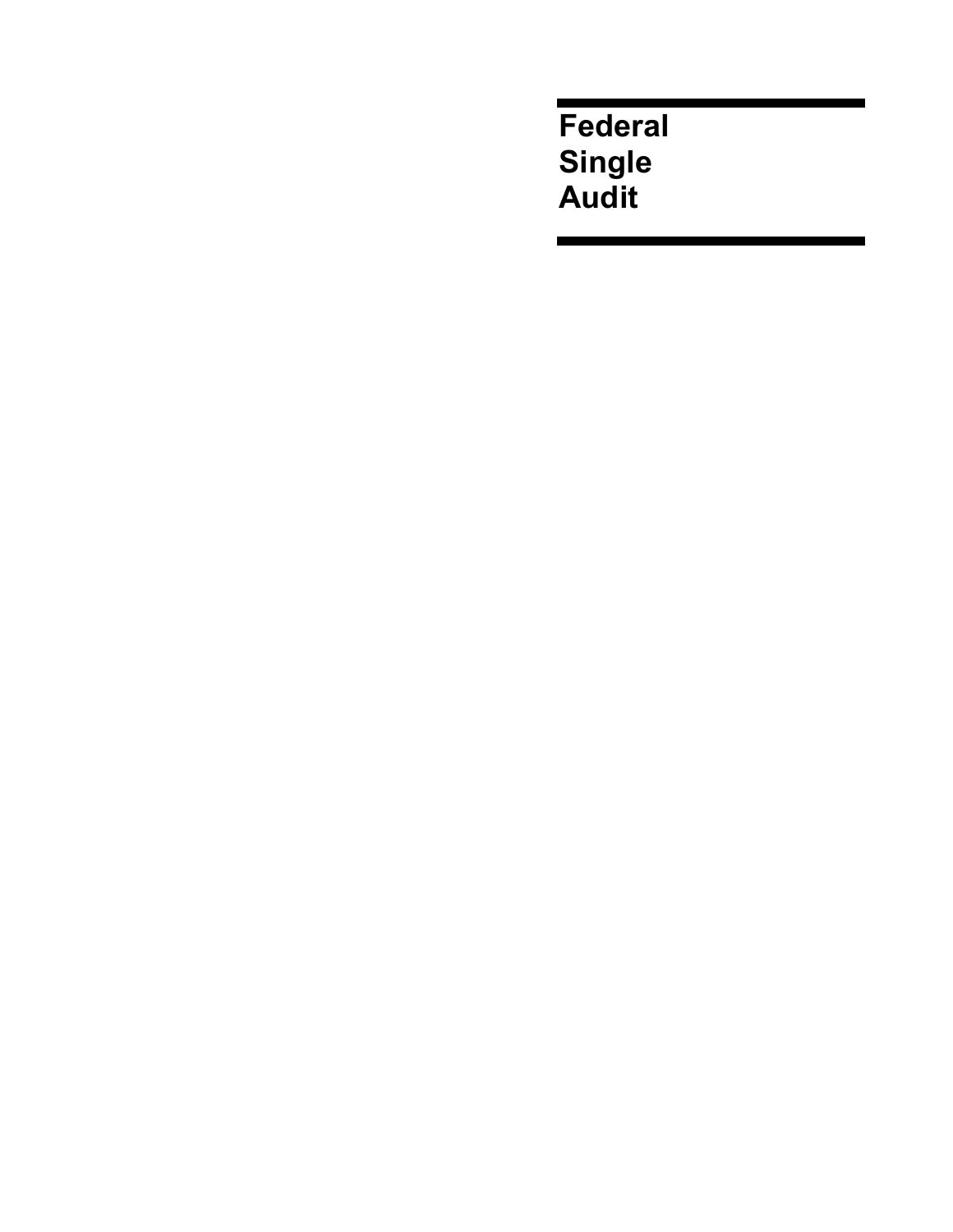

#### **Report on Compliance for Each Major Federal Program; Report on Internal Control Over Compliance; and Report on the Schedule of Expenditures of Federal Awards Required by the Uniform Guidance**

# **Independent Auditors' Report**

## **Board of Directors State Education Resource Center**

## **Report on Compliance for Each Major Federal Program**

We have audited the State Education Resource Center's ("SERC") compliance with the types of compliance requirements described in the *OMB Compliance Supplement* that could have a direct and material effect on each of SERC's major federal programs for the year ended June 30, 2020. SERC's major federal programs are identified in the summary of auditors' results section of the accompanying schedule of findings and questioned costs.

#### *Management's Responsibility*

Management is responsible for compliance with federal statutes, regulations, and the terms and conditions of its federal awards applicable to its federal programs.

#### *Auditors' Responsibility*

Our responsibility is to express an opinion on compliance for each of SERC's major federal programs based on our audit of the types of compliance requirements referred to above. We conducted our audit of compliance in accordance with auditing standards generally accepted in the United States of America; the standards applicable to financial audits contained in *Government Auditing Standards*, issued by the Comptroller General of the United States; and the audit requirements of Title 2 U.S. *Code of Federal Regulations* Part 200, *Uniform Administrative Requirements, Cost Principles, and Audit Requirements for Federal Awards* ("Uniform Guidance"). Those standards and the Uniform Guidance require that we plan and perform the audit to obtain reasonable assurance about whether noncompliance with the types of compliance requirements referred to above that could have a direct and material effect on a major federal program occurred. An audit includes examining, on a test basis, evidence about SERC's compliance with those requirements and performing such other procedures as we considered necessary in the circumstances.

We believe that our audit provides a reasonable basis for our opinion on compliance for each major federal program. However, our audit does not provide a legal determination of SERC's compliance.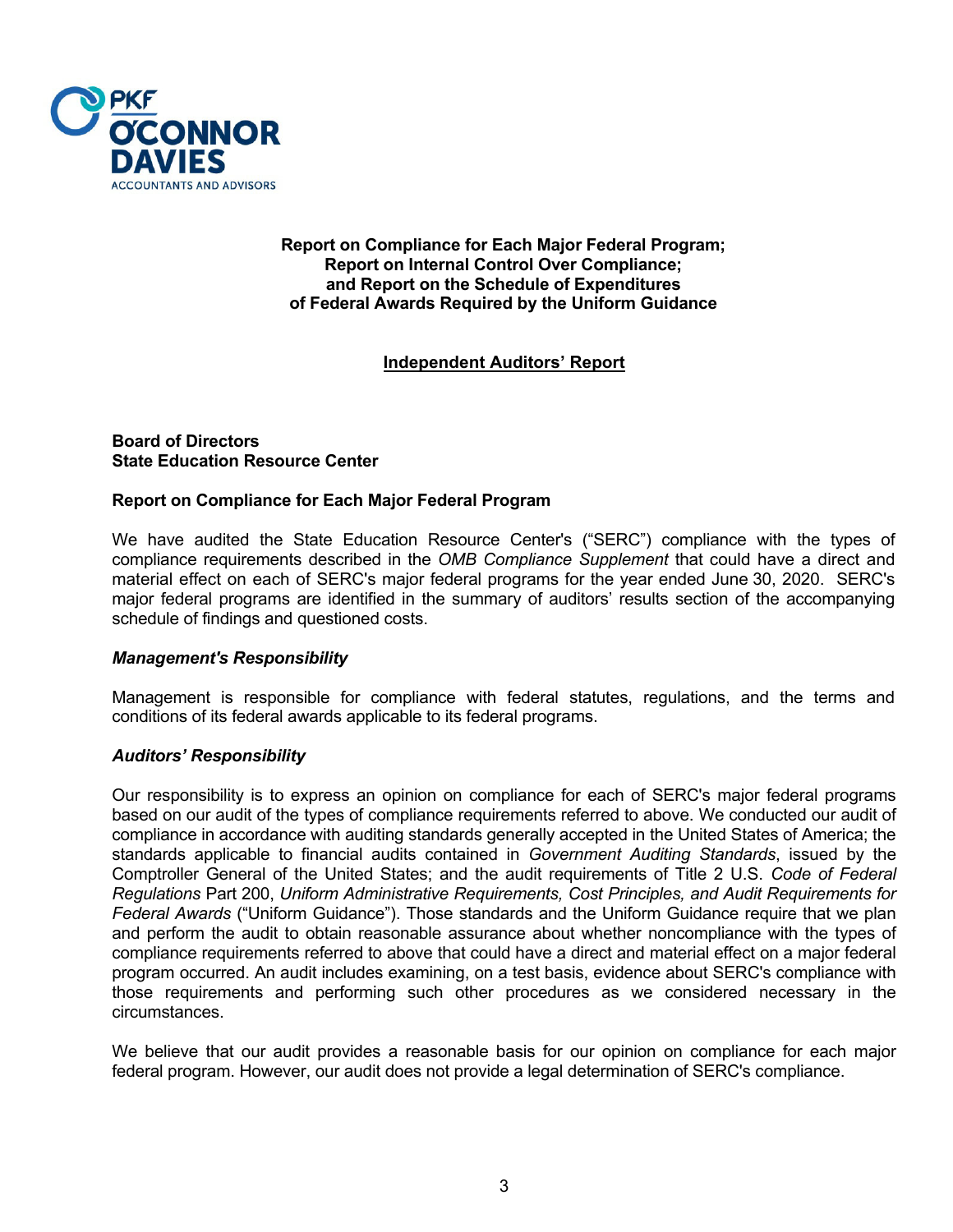#### **Board of Directors State Education Resource Center**

## Page 2

## *Opinion on Each Major Federal Program*

In our opinion, SERC complied, in all material respects, with the types of compliance requirements referred to above that could have a direct and material effect on each of its major federal programs for the year ended June 30, 2020.

## **Report on Internal Control Over Compliance**

Management of SERC is responsible for establishing and maintaining effective internal control over compliance with the types of compliance requirements referred to above. In planning and performing our audit of compliance, we considered SERC's internal control over compliance with the types of requirements that could have a direct and material effect on each major federal program to determine the auditing procedures that are appropriate in the circumstances for the purpose of expressing an opinion on compliance for each major federal program and to test and report on internal control over compliance in accordance with the Uniform Guidance, but not for the purpose of expressing an opinion on the effectiveness of internal control over compliance. Accordingly, we do not express an opinion on the effectiveness of SERC's internal control over compliance.

A *deficiency in internal control* over compliance exists when the design or operation of a control over compliance does not allow management or employees, in the normal course of performing their assigned functions, to prevent, or detect and correct, noncompliance with a type of compliance requirement of a federal program on a timely basis. A *material weakness in internal control* over compliance is a deficiency, or combination of deficiencies, in internal control over compliance, such that there is a reasonable possibility that material noncompliance with a type of compliance requirement of a federal program will not be prevented, or detected and corrected, on a timely basis. A *significant deficiency in internal control* over compliance is a deficiency, or a combination of deficiencies, in internal control over compliance with a type of compliance requirement of a federal program that is less severe than a material weakness in internal control over compliance, yet important enough to merit attention by those charged with governance.

Our consideration of internal control over compliance was for the limited purpose described in the first paragraph of this section and was not designed to identify all deficiencies in internal control over compliance that might be material weaknesses or significant deficiencies. We did not identify any deficiencies in internal control over compliance that we consider to be material weaknesses. However, material weaknesses may exist that have not been identified.

The purpose of this report on internal control over compliance is solely to describe the scope of our testing of internal control over compliance and the results of that testing based on the requirements of the Uniform Guidance. Accordingly, this report is not suitable for any other purpose.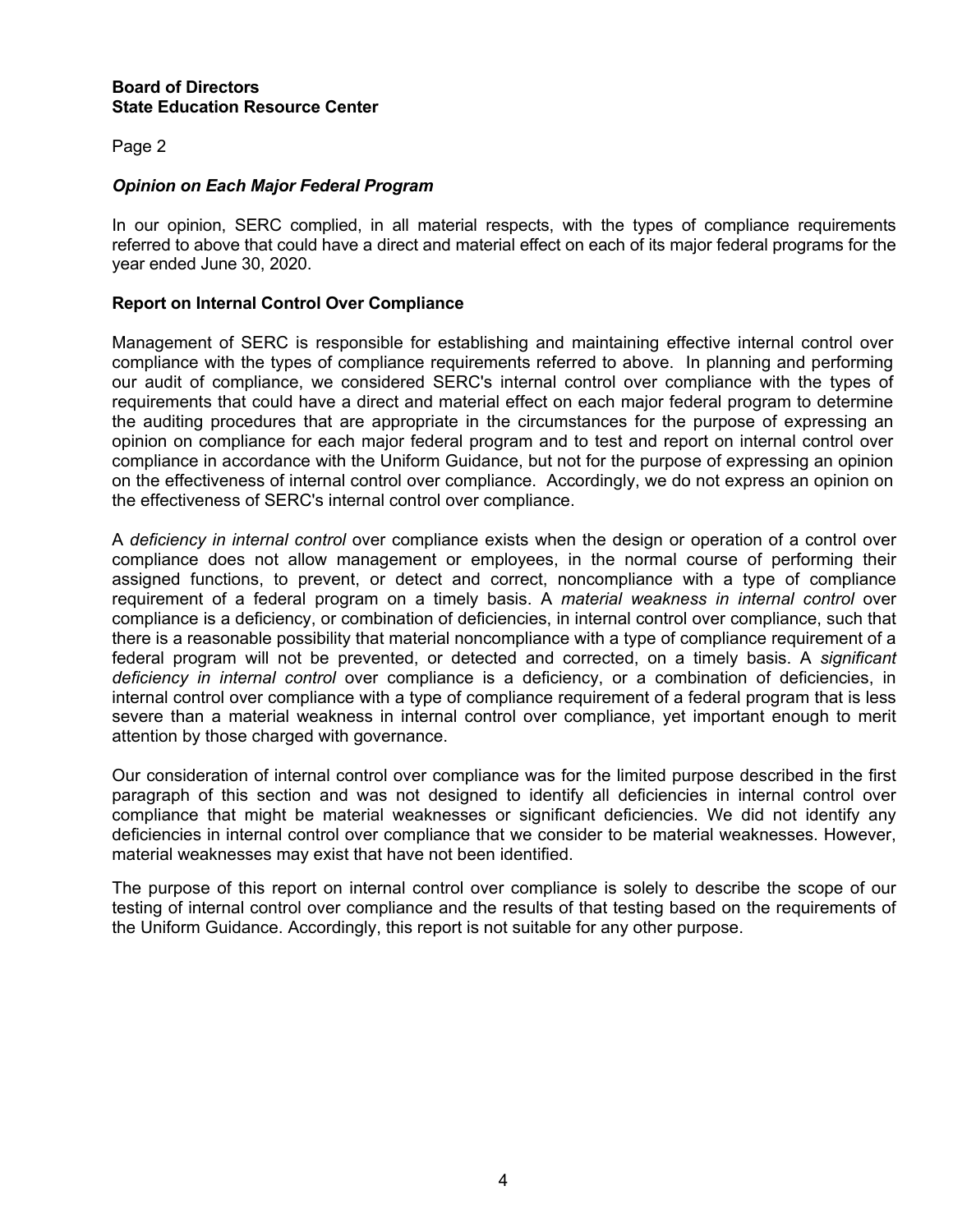## **Board of Directors State Education Resource Center**

Page 3

# **Report on the Schedule of Expenditures of Federal Awards Required by the Uniform Guidance**

We have audited the financial statements of the State Education Resource Center, a component unit of the State of Connecticut, as of and for the year ended June 30, 2020, and the related notes to the financial statements, which collectively comprise SERC's basic financial statements. We issued our report thereon dated January 14, 2021, which contained an unmodified opinion on those financial statements.

Our audit was conducted for the purpose of forming an opinion on the financial statements that collectively comprise the basic financial statements. The accompanying schedule of expenditures of federal awards is presented for purposes of additional analysis as required by the Uniform Guidance and is not a required part of the basic financial statements. Such information is the responsibility of management and was derived from and relates directly to the underlying accounting and other records used to prepare the basic financial statements. The information has been subjected to the auditing procedures applied in the audit of the financial statements and certain additional procedures, including comparing and reconciling such information directly to the underlying accounting and other records used to prepare the basic financial statements or to the basic financial statements themselves, and other additional procedures in accordance with auditing standards generally accepted in the United States of America. In our opinion, the schedule of expenditures of federal awards is fairly stated in all material respects in relation to the basic financial statements as a whole.

PKF O'Connor Davies LLP

Wethersfield, Connecticut January 14, 2021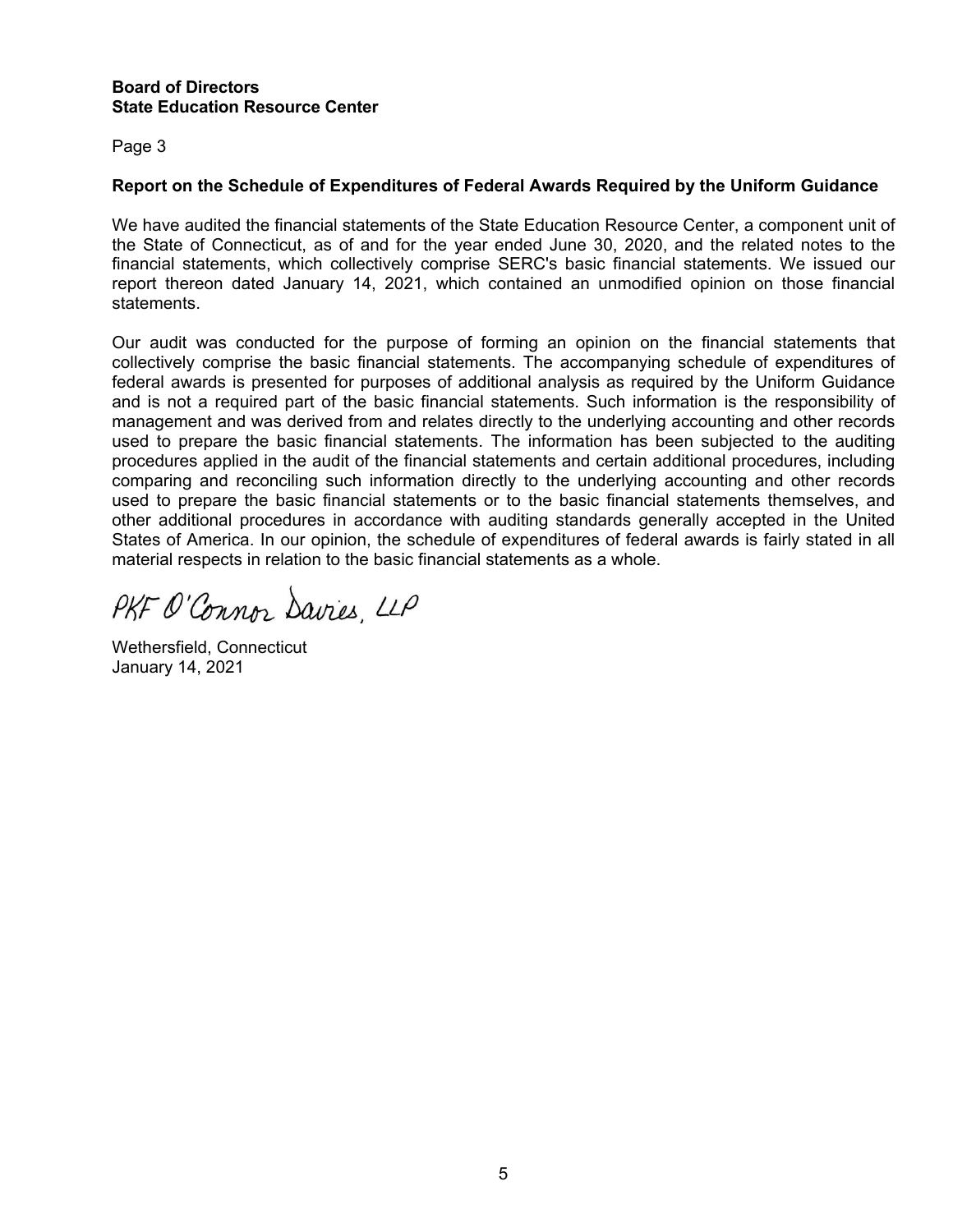## **State Education Resource Center (A Component Unit of the State of Connecticut)**

## **Schedule of Expenditures of Federal Awards For the Year Ended June 30, 2020**

|                                                                                                                                       | Federal<br><b>CFDA</b> | Pass Through<br>Entity Identifying | Passed<br>Through to | Total          |
|---------------------------------------------------------------------------------------------------------------------------------------|------------------------|------------------------------------|----------------------|----------------|
| Federal Grantor/Pass Through Grantor/Program or Cluster Title                                                                         | Number                 | Number                             | Subrecipients        | Expenditures   |
| U.S. Department of Agriculture:<br>Passed through State Department of Education:<br>State Administrative Expenses for Child Nutrition | 10.560                 | 12060-SDE64165-30634               | \$                   | 19,046<br>S    |
| U.S. Department of Education:                                                                                                         |                        |                                    |                      |                |
| Passed through Capitol Region Education Council (CREC):<br><b>Statewide Family Engagement Centers</b>                                 | 84.310A                | N/A                                |                      | 32,642         |
| Passed through State Department of Education:<br>Title I Grants to Local Educational Agencies                                         | 84.010A                | 12060-SDE64300-20404-2020          |                      | 10,694         |
| <b>Special Education Cluster:</b><br>Special Education - Grants to States (IDEA, Part B)                                              | 84.027A                | 12060-SDE64215-20977-2020          |                      | 4,509,936      |
| <b>School Safety National Activities</b>                                                                                              | 84.184                 | 12060-SDE64155-22684-2020          |                      | 206,637        |
| Education for Homeless Children and Youth                                                                                             | 84.196A                | 12060-SDE64165-20770-2020          |                      | 1,197          |
| Supporting Effective Instruction State Grant                                                                                          | 84.367                 | 12060-SDE64300-20264-2020          |                      | 5,288          |
| Student Support and Academic Enrichment Program (Title IV)                                                                            | 84.424A                | 12060-SDE64180-22854-2020          |                      | 18,831         |
| Total U.S Department of Education                                                                                                     |                        |                                    |                      | 4,785,225      |
| U.S. Department of Health and Human Services:<br>Passed through State Department of Mental Health<br>and Addiction Services:          |                        |                                    |                      |                |
| State Targeted Response to the Opioid Crisis Grants                                                                                   | 93.788                 | 12060-MHA51290                     |                      | 294,692        |
| <b>Total Federal Awards</b>                                                                                                           |                        |                                    |                      | 5,098,963<br>S |
| N/A - Not available or not applicable                                                                                                 |                        |                                    |                      |                |

See Notes to Schedule of Expenditures of Federal Awards.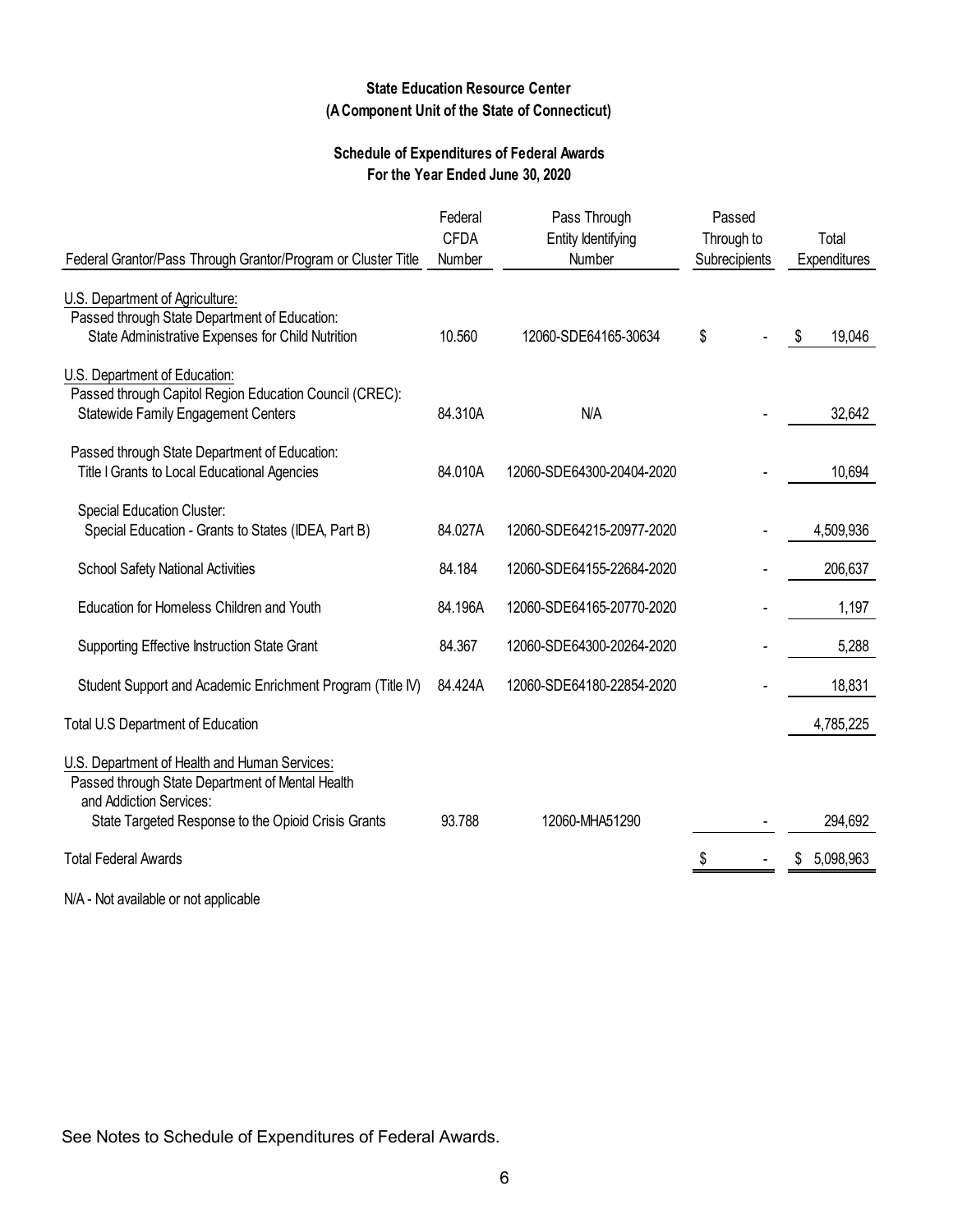#### **State Education Resource Center (A Component Unit of the State of Connecticut)**

## **Notes to Schedule of Expenditures of Federal Awards For the Year Ended June 30, 2020**

## **1. Basis of presentation**

The accompanying schedule of expenditures of federal awards ("Schedule") includes the federal award activity of the State Education Resource Center ("SERC") under programs of the federal government. The information in this Schedule is presented in accordance with the requirements of Title 2 U.S. *Code of Federal Regulations* Part 200, *Uniform Administrative Requirements, Cost Principles, and Audit Requirements for Federal Awards* ("Uniform Guidance").

Because the Schedule presents only a selected portion of the operations of SERC, it is not intended to and does not present the financial position, changes in net position, or cash flows of SERC.

## **2. Summary of significant accounting policies**

- A. Expenditures reported on the Schedule are reported on the modified accrual basis of accounting. Such expenditures are recognized following the cost principles contained in the Uniform Guidance wherein certain types of expenditures are not allowable or are limited as to reimbursement.
- B. Under agreement with the State of Connecticut Department of Education, SERC applies a restricted indirect cost rate of 10.77% to restricted programs and 32.97% unrestricted indirect cost rate to other programs.

## **3. Prior year findings and questioned costs**

There were no prior year audit findings or questioned costs.

**\*\*\*\*\***